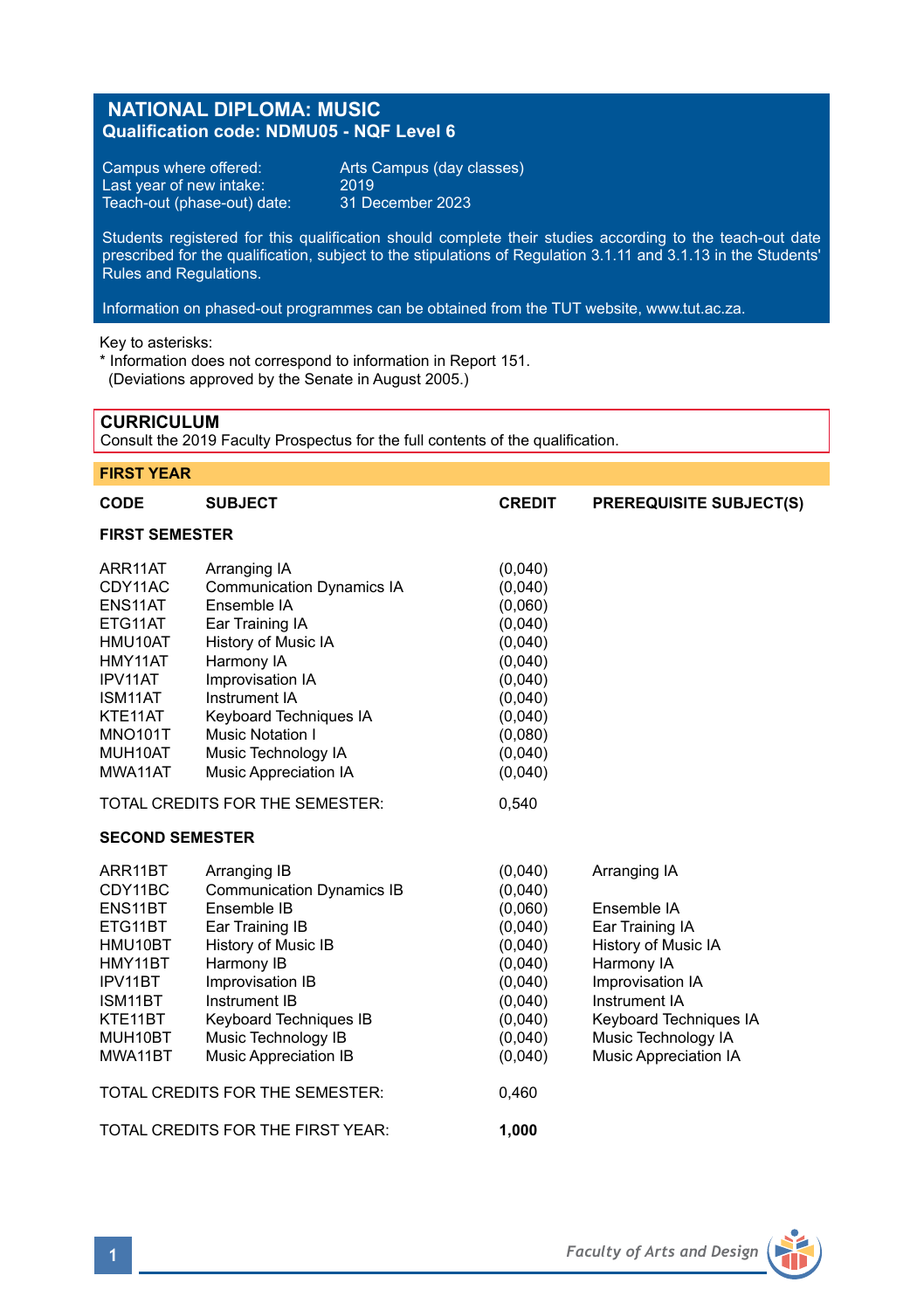| <b>SECOND YEAR</b>                                                                                                           |                                                                                                                                                                                                                                                                         |                                                                                                                                |                                                                                                                                                                                                    |  |  |  |
|------------------------------------------------------------------------------------------------------------------------------|-------------------------------------------------------------------------------------------------------------------------------------------------------------------------------------------------------------------------------------------------------------------------|--------------------------------------------------------------------------------------------------------------------------------|----------------------------------------------------------------------------------------------------------------------------------------------------------------------------------------------------|--|--|--|
| CODE                                                                                                                         | <b>SUBJECT</b>                                                                                                                                                                                                                                                          | <b>CREDIT</b>                                                                                                                  | <b>PREREQUISITE SUBJECT(S)</b>                                                                                                                                                                     |  |  |  |
| <b>FIRST SEMESTER</b>                                                                                                        |                                                                                                                                                                                                                                                                         |                                                                                                                                |                                                                                                                                                                                                    |  |  |  |
| AAD111D<br>ARR21AT<br>ENS21AT<br>ETG21AT<br>HMU20AT<br>HMY21AT<br>IPV21AT<br>ISM21AT<br>KTE21AT<br>MUH20AT<br><b>MWA201T</b> | Arts Administration I<br>Arranging IIA<br>Ensemble IIA<br>Ear Training IIA<br>History of Music IIA<br>Harmony IIA<br>Improvisation IIA<br>Instrument IIA<br>Keyboard Techniques IIA<br>Music Technology IIA<br>Music Appreciation II<br>TOTAL CREDITS FOR THE SEMESTER: | (0,090)<br>(0,045)<br>(0,050)<br>(0,045)<br>(0,045)<br>(0,045)<br>(0,045)<br>(0,045)<br>(0,045)<br>(0,045)<br>(0,090)<br>0,590 | Arranging IB<br>Ensemble IB<br>Ear Training IB<br>History of Music IB<br>Harmony IB<br>Improvisation IB<br>Instrument IB<br>Keyboard Techniques IB<br>Music Technology IB<br>Music Appreciation IB |  |  |  |
| <b>SECOND SEMESTER</b>                                                                                                       |                                                                                                                                                                                                                                                                         |                                                                                                                                |                                                                                                                                                                                                    |  |  |  |
| ARR21BT<br>ENS21BT<br>ETG21BT<br>HMU20BT<br>HMY21BT<br>IPV21BT<br>ISM21BT<br>KTE21BT<br>MUH20BT                              | Arranging IIB<br>Ensemble IIB<br>Ear Training IIB<br>History of Music IIB<br>Harmony IIB<br>Improvisation IIB<br>Instrument IIB<br>Keyboard Techniques IIB<br>Music Technology IIB<br>TOTAL CREDITS FOR THE SEMESTER:<br>TOTAL CREDITS FOR THE SECOND YEAR:             | (0,045)<br>(0.050)<br>(0,045)<br>(0,045)<br>(0,045)<br>(0.045)<br>(0,045)<br>(0,045)<br>(0,045)<br>0,410<br>1,000              | Arranging IIA<br>Ensemble IIA<br>Ear Training IIA<br>History of Music IIA<br>Harmony IIA<br>Improvisation IIA<br>Instrument IIA<br>Keyboard Techniques IIA<br>Music Technology IIA                 |  |  |  |
| <b>THIRD YEAR</b>                                                                                                            |                                                                                                                                                                                                                                                                         |                                                                                                                                |                                                                                                                                                                                                    |  |  |  |
| <b>CODE</b>                                                                                                                  | SUBJECT                                                                                                                                                                                                                                                                 | <b>CREDIT</b>                                                                                                                  | <b>PREREQUISITE SUBJECT(S)</b>                                                                                                                                                                     |  |  |  |
| <b>FIRST SEMESTER</b>                                                                                                        |                                                                                                                                                                                                                                                                         |                                                                                                                                |                                                                                                                                                                                                    |  |  |  |
| AHA30AT<br>ASY30AT<br>COU31AT<br>ENS31AT<br>IPV31AT<br>ISM31AT<br>JAZ301T<br>JWR30AT<br>SYT301T                              | Advanced Harmony IIIA<br>Arranging for Synthesists IIIA<br>Counterpoint IIIA<br>Ensemble IIIA<br>Improvisation IIIA<br>Instrument IIIA<br><b>Jazz Composition III</b><br>Jingle Writing IIIA<br>Synthesis Techniques III<br>TOTAL CREDITS FOR THE SEMESTER:             | (0,045)<br>(0,045)<br>(0,050)<br>(0,060)<br>(0,050)<br>(0,050)<br>(0, 100)<br>(0,040)<br>(0,060)<br>0,500                      | Harmony IIB<br>Music Technology IIB<br>Ensemble IIB<br>Improvisation IIB<br>Instrument IIB<br>Arranging IIA<br>Arranging IIB<br>Music Technology IIB                                               |  |  |  |
|                                                                                                                              | <b>SECOND SEMESTER</b>                                                                                                                                                                                                                                                  |                                                                                                                                |                                                                                                                                                                                                    |  |  |  |
| AAD211D<br>AHA30BT<br>ASY30BT<br>COU31BT                                                                                     | Arts Administration II<br>Advanced Harmony IIIB<br>Arranging for Synthesists IIIB<br>Counterpoint IIIB                                                                                                                                                                  | $(0,050)^*$<br>(0,045)<br>(0,045)<br>(0,050)                                                                                   | Arts Administration I<br>Advanced Harmony IIIA<br>Arranging for Synthesists IIIA<br>Counterpoint IIIA                                                                                              |  |  |  |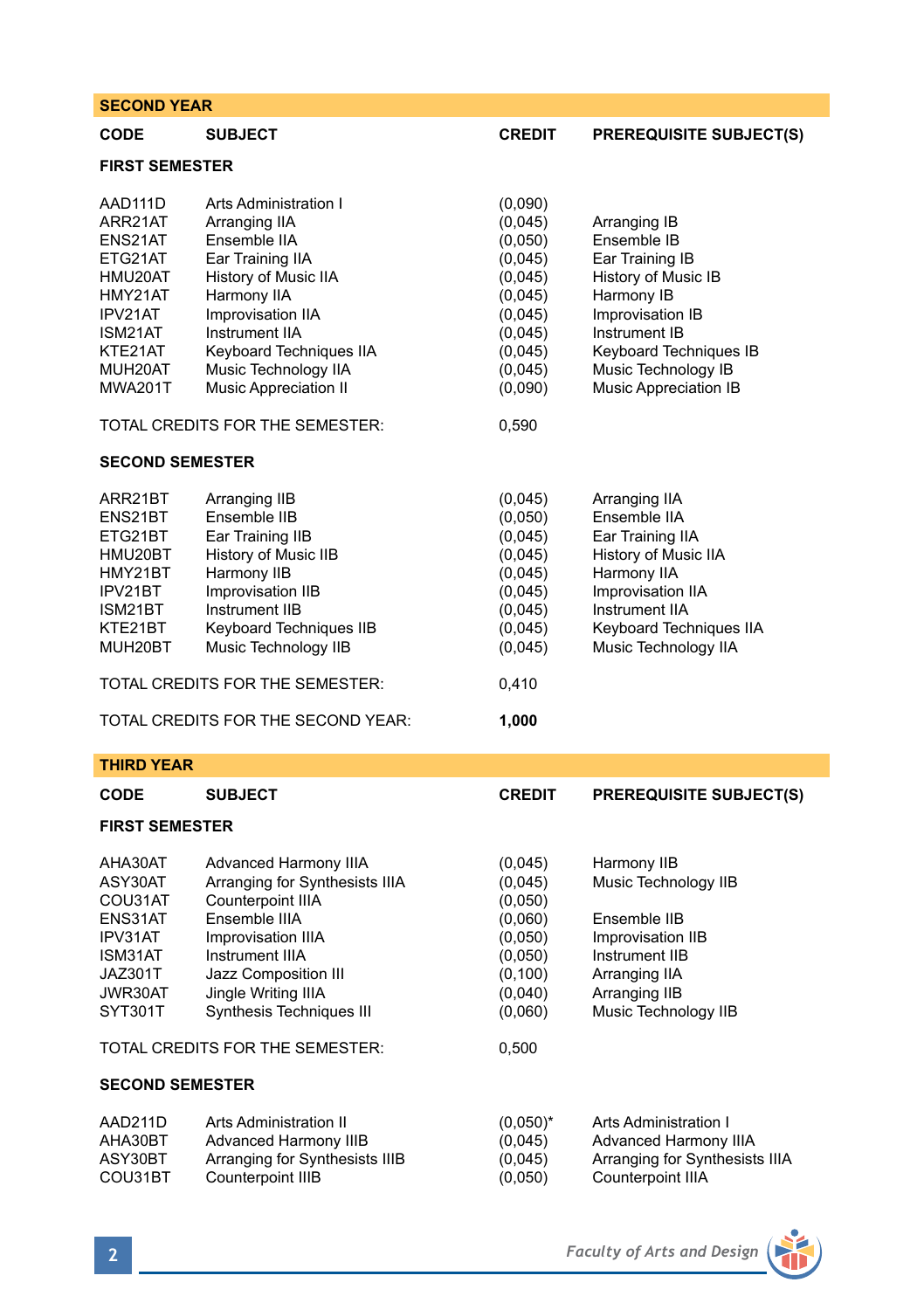| ENS31BT        | Ensemble IIIB                        | (0.060)     | Ensemble IIIA            |
|----------------|--------------------------------------|-------------|--------------------------|
| IPV31BT        | Improvisation IIIB                   | (0.050)     | Improvisation IIIA       |
| ISM31BT        | Instrument IIIB                      | (0,050)     | Instrument IIIA          |
| JWR30BT        | Jingle Writing IIIB                  | (0,040)     | Jingle Writing IIIA      |
| <b>PSY301T</b> | <b>Practical Synthesis III</b>       | $(0.060)^*$ | Synthesis Techniques III |
| <b>SWR301T</b> | Song Writing III                     | (0.050)     | Arranging IIA            |
|                | TOTAL CREDITS FOR THE SEMESTER:      | 0.500       |                          |
|                | TOTAL CREDITS FOR THE THIRD YEAR:    |             |                          |
|                |                                      | 1,000       |                          |
|                | TOTAL CREDITS FOR THE QUALIFICATION: | 3.000       |                          |

# **SUBJECT INFORMATION (OVERVIEW OF SYLLABUS)**

The syllabus content is subject to change to accommodate industry changes. Please note that a more detailed syllabus is available at the department or in the study guide that is applicable to a particular subject. At time of publication, the syllabus content was defined as follows:

# **A**

# **ADVANCED HARMONY IIIA (AHA30AT) PRACTICAL EVALUATION**

### *(Subject custodian: Department of Performing Arts)*

Non-functional harmonic techniques and linear continuity. Motivic development through re-harmonisation. Analyses and characteristics of composers such as Herbie Hancock, Wayne Shorter, Chick Corea, Keith Jarrett and John McLaughlin. (Total tuition time: ± 18 hours)

### **ADVANCED HARMONY IIIB (AHA30BT) PRACTICAL EVALUATION**

### *(Subject custodian: Department of Performing Arts)*

The study of historical trends in the twentieth-century harmony. Twelve-tone composition, parallel harmonic structures, mirror-inversion writing, as well as analyses of works by contemporary composers, form an integral part of this subject. The examination includes harmonic analyses and stylistic composition. (Total tuition time: ± 18 hours)

### *(Subject custodian: Department of Performing Arts)*

Fundamental arranging techniques in numerous musical styles to teach students to create or recreate the different styles of contemporary music, in a professional way. (Total tuition time: ± 18 hours)

### **ARRANGING IB (ARR11BT) 1 X 2-HOUR PAPER**

### *(Subject custodian: Department of Performing Arts)*

Continuation and extension of work covered in Arranging IA. Fundamental arranging techniques in numerous musical styles to teach students to create or recreate the different styles of contemporary music in a professional way. (Total tuition time: ± 18 hours)

### **ARRANGING IIA (ARR21AT) CONTINUOUS ASSESSMENT**

### *(Subject custodian: Department of Performing Arts)*

Fundamental arranging techniques in various musical styles to teach students to create or recreate the different styles of contemporary music in a professional way. (Total tuition time: ± 18 hours)

# **ARRANGING IIB (ARR21BT) PRACTICAL EVALUATION**

# *(Subject custodian: Department of Performing Arts)*

Fundamental arranging techniques in various musical styles to teach students to create or recreate the different styles of contemporary music, in a professional way, with a focus on small group arranging techniques. (Total tuition time: ± 18 hours)

### **ARRANGING IA (ARR11AT) CONTINUOUS ASSESSMENT**

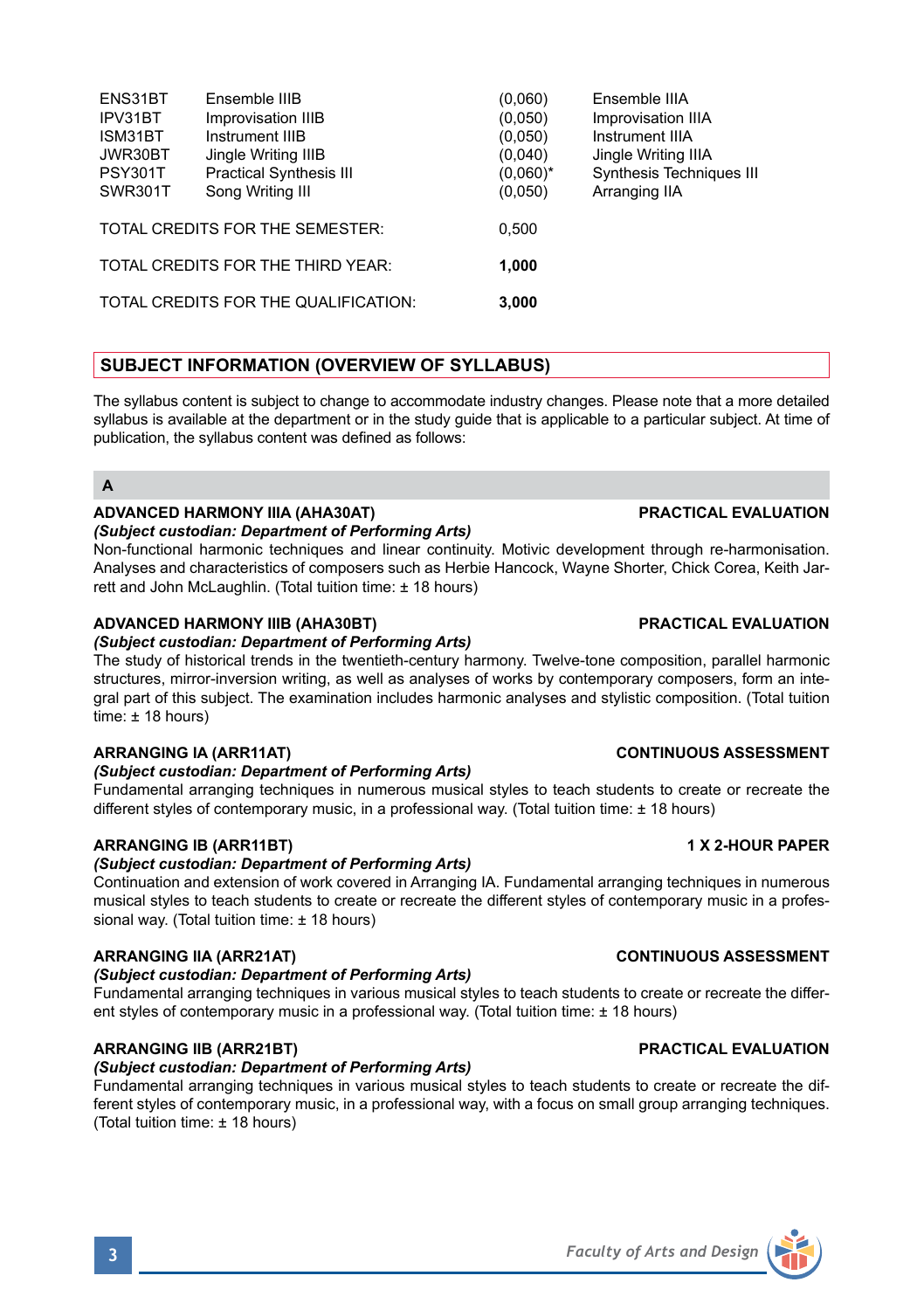### **ARRANGING FOR SYNTHESISTS IIIA (ASY30AT) PRACTICAL EVALUATION**

#### *(Subject custodian: Department of Performing Arts)*

Enabling students to become proficient in the art of arranging, using MIDI synthesisers, digital audio workstations and virtual instruments. Introduction to computer-based scoring and arranging. The semester project involves an assessment of the student's ability to combine the applicable technologies. (Total tuition time: ± 18 hours)

### **ARRANGING FOR SYNTHESISTS IIIB (ASY30BT) PRACTICAL EVALUATION**

# *(Subject custodian: Department of Performing Arts)*

Combining the arranging possibilities of MIDI, digital audio workstations and practical work in the studio. The final assessment for this subject consists of the presentation of a portfolio of original arrangements and compositions, demonstrating the student's mastery of the creative possibilities of contemporary technology. (Total tuition time: ± 18 hours)

### **ARTS ADMINISTRATION I (AAD111D) CONTINUOUS ASSESSMENT**

*(Subject custodian: Department of Performing Arts)* Business skills, marketing and planning. (Total tuition time: ± 18 hours)

### **ARTS ADMINISTRATION II (AAD211D) CONTINUOUS ASSESSMENT**

### *(Subject custodian: Department of Performing Arts)*

Managerial skills, database, legal procedures and policies, sponsors, self-management and copyright issues. (Total tuition time: ± 18 hours)

### **C**

#### **COMMUNICATION DYNAMICS IA (CDY11AC) PRACTICAL EVALUATION**

*(Subject custodian: Department of Applied Languages)*

Computer literacy. Communication and writing skills. (Total tuition time: ± 36 hours)

## **COMMUNICATION DYNAMICS IB (CDY11BC) PRACTICAL EVALUATION**

### *(Subject custodian: End User Computing Unit)*

Computer literacy. Communication and writing skills. (Total tuition time:  $\pm$  54 hours)

### **COUNTERPOINT IIIA (COU31AT) PRACTICAL EVALUATION**

*(Subject custodian: Department of Performing Arts)* A study of contrapuntal writing, especially regarding canons, two-part inventions and three-voice fugues. (Total tuition time: ± 18 hours)

### **COUNTERPOINT IIIB (COU31BT) PRACTICAL EVALUATION**

#### *(Subject custodian: Department of Performing Arts)*

A study of contrapuntal writing, especially regarding canons, two-part inventions and four-voice fugal technique. (Total tuition time: ± 18 hours)

### **E**

#### **EAR TRAINING IA (ETG11AT)**<br> **EAR TRAINING IB (ETG11BT) EAR TRAINING IB (ETG11BT) EAR TRAINING IB (ETG11BT)**

#### *(Subject custodian: Department of Performing Arts)*

The student's aural recognition is developed regarding intervallic structures (chords), melodies (derived from various scalar and modal sources) and rhythms. (Total tuition time: ± 18 hours)

### **EAR TRAINING IIA (ETG21AT) PRACTICAL EVALUATION EAR TRAINING IIB (ETG21BT)**

*(Subject custodian: Department of Performing Arts)*

The student's aural recognition is developed regarding intervallic structures (chords), melodies (derived from various scalar and modal sources) and rhythms. (Total tuition time: ± 18 hours)

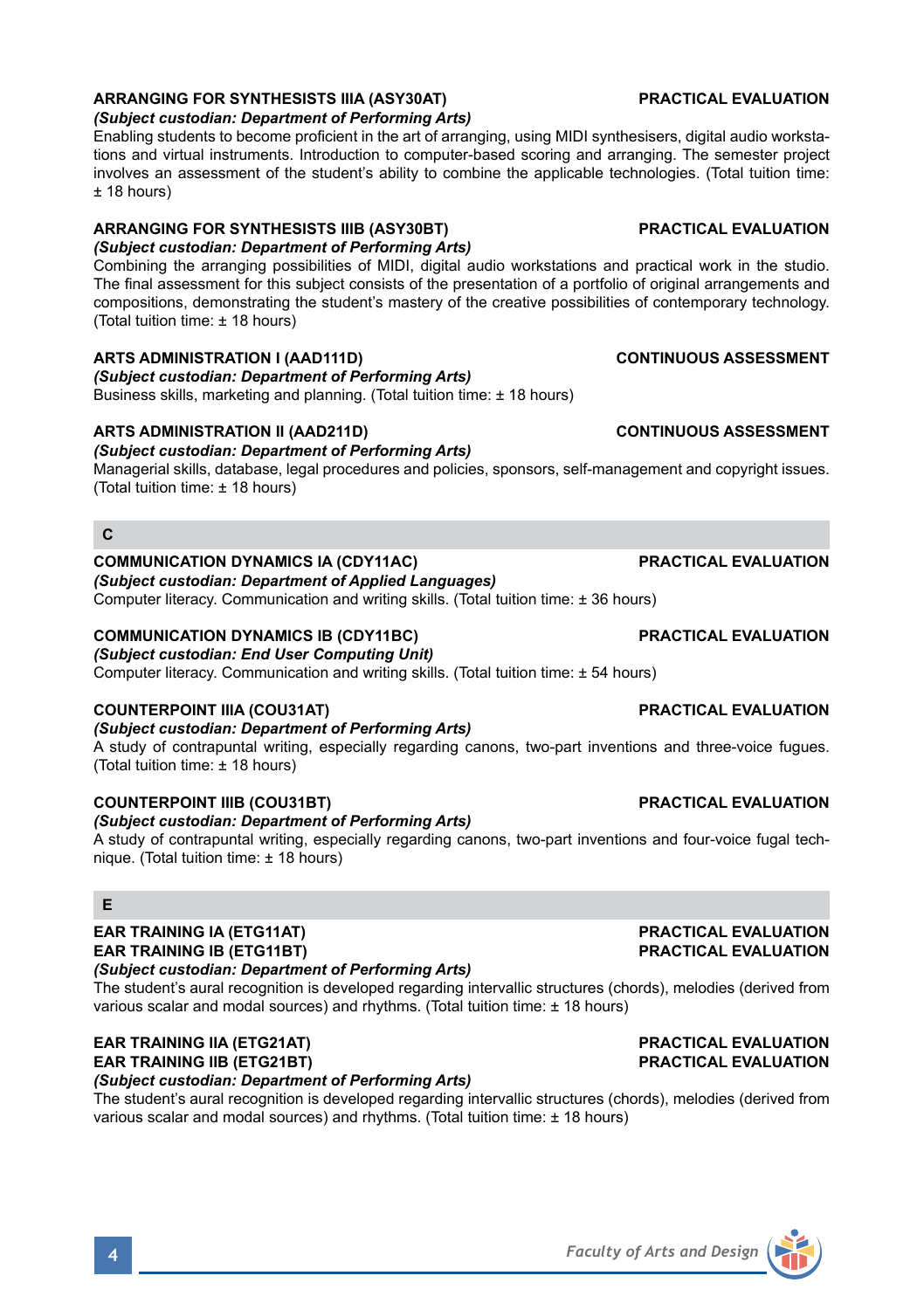# **ENSEMBLE IIB (ENS21BT) PRACTICAL EVALUATION ENSEMBLE IIIA (ENS31AT)**

### *(Subject custodian: Department of Performing Arts)*

A variety of mixed instrumentation and vocal ensembles. The teaching and application of specific performing skills are emphasised. (Total tuition time: ± 72 hours)

#### **ENSEMBLE IIIB (ENS31BT) PRACTICAL EVALUATION**

### *(Subject custodian: Department of Performing Arts)*

A variety of mixed instrumentation and vocal ensembles. The teaching and application of specific performing skills are emphasised. The student is evaluated by way of a public recital (20 minutes). (Total tuition time: ± 72 hours)

#### **H**

# **HARMONY IA (HMY11AT) CONTINUOUS ASSESSMENT HARMONY IB (HMY11BT) CONTINUOUS ASSESSMENT HARMONY IIA (HMY21AT) CONTINUOUS ASSESSMENT HARMONY IIB (HMY21BT)**

### *(Subject custodian: Department of Performing Arts)*

An intensive study and analysis of modern chord progressions in tonal, modal and pantonal music, as well as the study of harmonic concepts as applied in arranging, improvisation and composition. (Total tuition time: ± 18 hours)

# **HISTORY OF MUSIC IA (HMU10AT) CONTINUOUS ASSESSMENT HISTORY OF MUSIC IB (HMU10BT)**

### *(Subject custodian: Department of Performing Arts)*

A survey of the history and development of jazz from 1900 to 1940, including an analysis of the various jazz styles and periods, as well as an appreciation of the individual contributions made by the greatest innovators of music in this field. (Total tuition time: ± 18 hours)

# **HISTORY OF MUSIC IIA (HMU20AT) CONTINUOUS ASSESSMENT HISTORY OF MUSIC IIB (HMU20BT) 1 X 2-HOUR PAPER**

*(Subject custodian: Department of Performing Arts)*

A survey of the history and development of jazz from 1940 to the present, including an analysis of the various jazz styles and periods, as well as an appreciation of the individual contributions made by the greatest innovators of music both locally and internationally in this field. (Total tuition time: ± 18 hours for HMU20AT and ± 25 hours for HMU20BT)

### **I**

### **IMPROVISATION IA (IPV11AT) CONTINUOUS ASSESSMENT**

A study of various methods and techniques used by the modern jazz improviser. These include, inter alia, the theoretical analysis of improvised solos, ideokinetic techniques and the practical application of chord-scale principles, pentatonic improvisation and advanced improvisation in fourths. (Total tuition time: ± 18 hours)

**IMPROVISATION IB (IPV11BT) PRACTICAL EVALUATION IMPROVISATION IIA (IPV21AT) PRACTICAL EVALUATION IMPROVISATION IIB (IPV21BT) PRACTICAL EVALUATION IMPROVISATION IIIA (IPV31AT) PRACTICAL EVALUATION IMPROVISATION IIIB (IPV31BT)** *(Subject custodian: Department of Performing Arts)*

A study of various methods and techniques used by the modern jazz improviser. These include, inter alia, the theoretical analysis of improvised solos, ideokinetic techniques and the practical application of chord-scale principles, pentatonic improvisation and advanced improvisation in fourths. (Total tuition time: ± 18 hours)



**ENSEMBLE IA (ENS11AT) PRACTICAL EVALUATION PRACTICAL EVALUATION**<br>**PRACTICAL EVALUATION ENSEMBLE IIA (ENS21AT) PRACTICAL EVALUATION**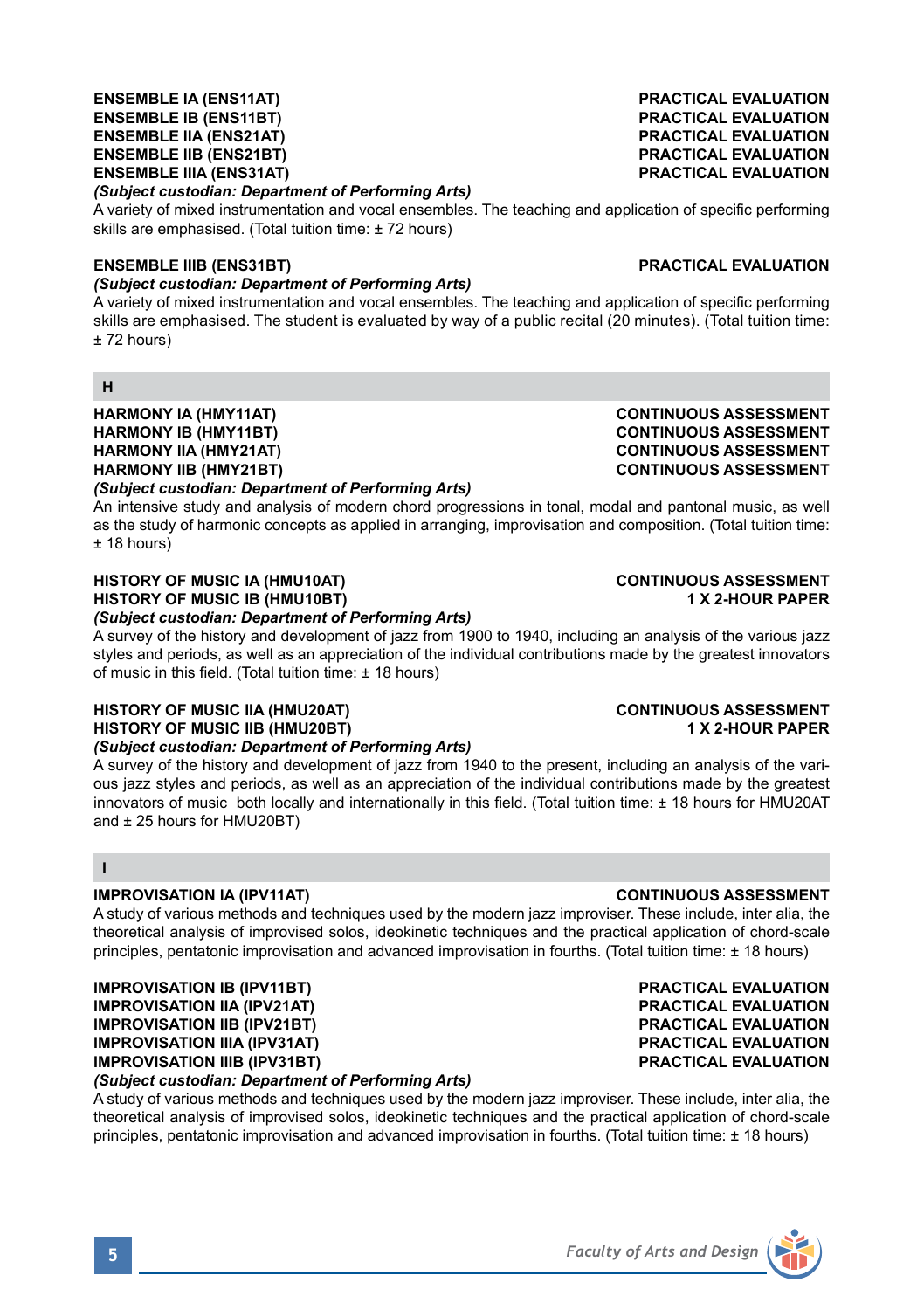# *(Subject custodian: Department of Performing Arts)*

Individual instruction to provide the student with guidance in developing performance skills required from a professional musician. Instruction is provided in any one of the following instruments: piano, guitar, bass guitar, drums, trumpet, saxophone, trombone and voice. (Total tuition time: ± 9 hours)

# **J**

### **JAZZ COMPOSITION III (JAZ301T) PRACTICAL EVALUATION**

#### *(Subject custodian: Department of Performing Arts)*

A systematic approach to the art of composing in the jazz idiom. Exploration of melodic, harmonic and rhythmic principles. Standard jazz song forms. Arranging considerations applied as a means of enhancing a composition. (Total tuition time: ± 18 hours)

#### **JINGLE WRITING IIIA (JWR30AT) PRACTICAL EVALUATION**

### *(Subject custodian: Department of Performing Arts)*

Basic advertising terminology, principles, techniques and an analysis of existing commercials. Jingle formats and analysis of examples from various media. Semiotics of advertising. Communication theory. Students are required to write the music for various commercials and special effects for radio. Voice-over work. (Total tuition time: ± 18 hours)

#### **JINGLE WRITING IIIB (JWR30BT) PRACTICAL EVALUATION**

#### *(Subject custodian: Department of Performing Arts)*

Basic advertising terminology, principles, techniques and an analysis of existing commercials. Budgeting. Semiotics of the visual image. Students are required to write the music for various commercials and special effects for radio and television. (Total tuition time: ± 18 hours)

### **K**

**KEYBOARD TECHNIQUES IA (KTE11AT) PRACTICAL EVALUATION KEYBOARD TECHNIQUES IB (KTE11BT) PRACTICAL EVALUATION KEYBOARD TECHNIQUES IIA (KTE21AT) PRACTICAL EVALUATION KEYBOARD TECHNIQUES IIB (KTE21BT)** *(Subject custodian: Department of Performing Arts)*

To provide the non-pianist with a working knowledge of the keyboard to assist him or her in the application of harmony, arranging, improvisation and composition. (Total tuition time: ± 18 hours)

### **M**

**MUSIC APPRECIATION IA (MWA11AT) PRACTICAL EVALUATION MUSIC APPRECIATION IB (MWA11BT)** *(Subject custodian: Department of Performing Arts)*

The student is introduced to recorded works of some of the world's greatest jazz musicians and composers through listening analysis. Wherever possible, this subject attempts to parallel the work of the musicians studied in the History of Music. (Total tuition time: ± 18 hours)

### **MUSIC APPRECIATION II (MWA201T) PRACTICAL EVALUATION**

#### *(Subject custodian: Department of Performing Arts)*

The student is introduced to recorded works of some of the world's greatest jazz musicians and composers through listening analysis. Wherever possible, this subject attempts to parallel the work of the musicians studied in the History of Music. (Total tuition time: ± 18 hours)